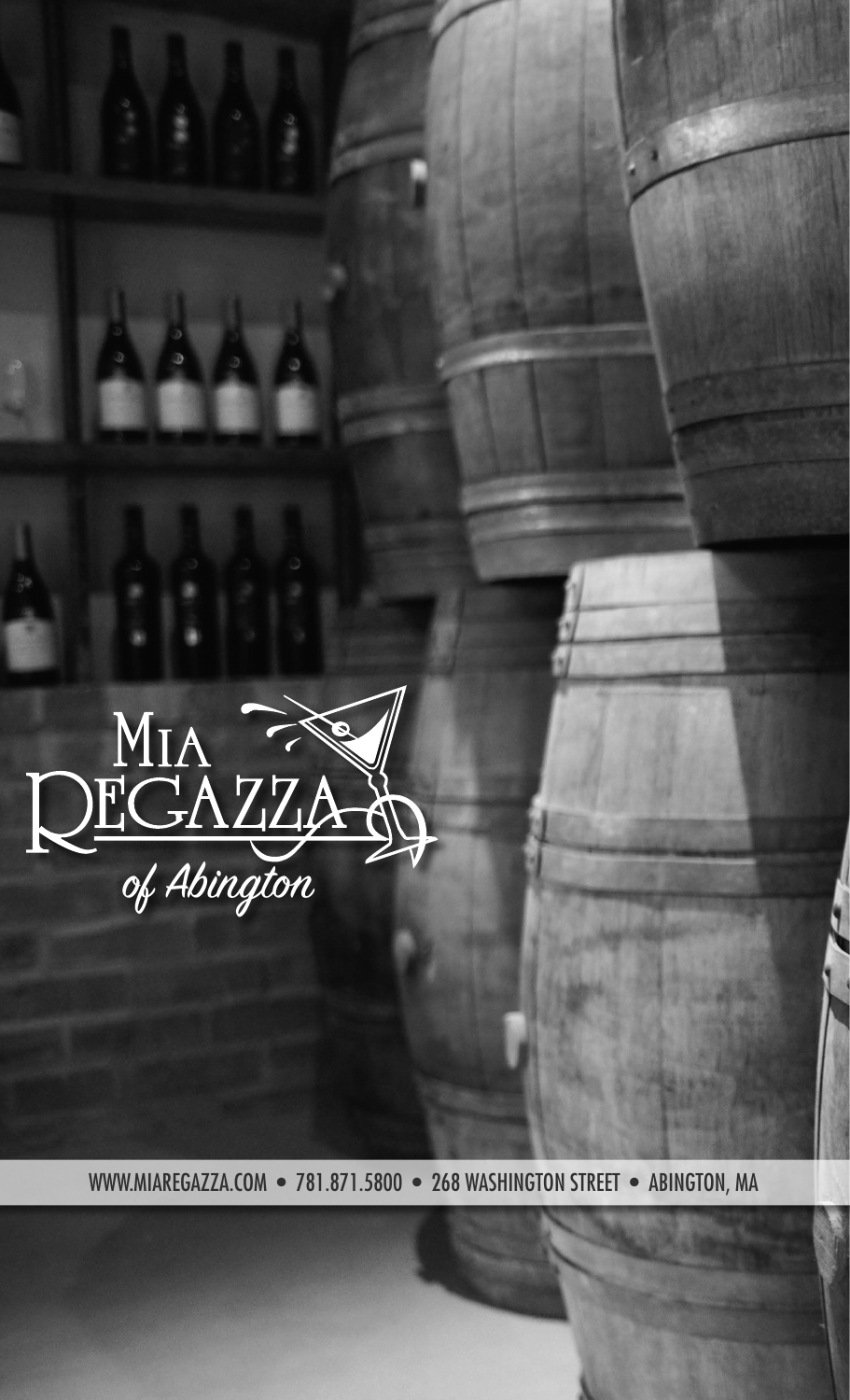# ANTIPASTI

### L STUFFED RED BELL PEPPER

A grilled red bell pepper half, filled with vegetable risotto and a blend of herbs and spices, then baked with Fontina cheese served on a bed of lettuce ............... **14.99**

# LEMON & GARLIC SHRIMP

An abundance of lightly battered medium shrimp sautéed with lemon and garlic. Served over angel hair pasta... **21.99**

### ROASTED BUTTERNUT RAVIOLI

Ricotta and roasted butternut filled ravioli in a Marsala cream sauce with prosciutto and toasted walnuts.... **16.99**

### JUMBO SHRIMP COCKTAIL

The biggest and freshest shrimp around. Wild caught shrimp served with our homemade cocktail sauce and a lemon wedge .............................................................. **4.99 ea.**

### SAUTÉED CHICKEN TENDERLOINS

Lightly battered chicken tenderloins sautéed with Lemon and Garlic, Buffalo style or Sweet & Spicy. Served over rice pilaf ....................................................................... **12.99**

# ROCK CRAB CAKES

| Pan seared rock crab cakes with chipotle aioli. Served |  |
|--------------------------------------------------------|--|
|                                                        |  |

# GARLIC BREAD

An oven toasted baguette topped with homemade roasted garlic butter and Parmesan cheese ............................. **6.99**

### REGAZZA MUSSELS

Fresh steamed mussels in your choice of three styles, tomato and scallion scampi sauce, rosemary Dijon cream or marinara......................................................................... **14.99**

# SWEET & SPICY COCONUT SHRIMP

Six butterfly coconut shrimp served with a sweet and spicy sauce ........................................................... **17.99**

### L MAPLE BRANDY SCALLOPS & BACON

Fresh large sea scallops wrapped with bacon and broiled, glazed with brandy ..................................................... **18.99**

### CALAMARI FRITTA

Lightly battered rings and tentacles fried golden brown and served with a pepperoncini dipping sauce ...... **14.99**

### **BRUSCHETTA**

Fresh diced Roma tomatoes tossed in extra virgin olive oil with fresh basil and garlic, served over toasted Tuscan bread, garnished with scallions and melted buffalo mozzarella cheese, drizzled with balsamic glaze.... **10.99**

### SIRLOIN STUFFED POTATO SKINS WITH ONION RINGS

2 garlic & teriyaki Sirloin tips, grilled with cheese and bacon stuffed potato skins, topped with beer battered onion rings and drizzled with balsamic glaze......... **19.99**

### SEAFOOD STUFFED MUSHROOMS

Mushroom caps stuffed with fresh scallops, shrimp and crabmeat stuffing, broiled and topped with lobster sauce ............................................................................. **12.99**

# LAMB LOLLIPOPS WITH SPINACH RISOTTO

Lamb lollipops with asparagus and spinach risotto, drizzled with balsamic glaze ..................................... **19.99**

# FRIED BRUSSEL SPROUTS

Crispy fried sprouts tossed with choice of maple bourbon or sweet & spicy sauce ............................... **12.99**

# REGAZZA HOUSE SALAD

A blend of crisp romaine and iceberg tossed with cucumbers, tomatoes, red onions, and julienne carrots..........**6.99**

### SPINACH SALAD

Baby spinach leaves, red onions, marinated mushrooms, pancetta and toasted walnuts. Tossed with a balsamic vinaigrette .....................**11.99**

### GRILLED TURKEY TIPS GREEK SALAD

Bourbon glazed grilled turkey tips over a Greek salad..........................**19.99**

### ANTIPASTO

A traditional variety of vegetables, cheeses and meats & fresh greens topped with tuna fish Family.......**16.99** For One.......**10.99** INSALATA

# L CHICKEN SUPREME GREEK SALAD

Breaded chicken breast, pan fried and sliced over a classic Greek salad. Topped with a lemon caper butter sauce ...................................**19.99**

### CAESAR

Hearts of romaine blended with our housemade dressing, croûtons, Parmesan cheese and anchovies upon request..............................................**8.99**

### LOBSTER CAPRESE SALAD

Freshly shucked lobster over mesclun greens, Roma tomatoes and buffalo mozzarella drizzled with balsamic glaze............................ **Market Price**

### SWEET & SPICY CHICKEN SALAD

Pan fried chicken tenders in sweet and spicy sauce with sun-dried cranberries and toasted walnuts over a fresh romaine, cucumber, red onion, julienne carrots and tomato salad .............**18.99**

### MOZZARELLA & TOMATO

Fresh mozzarella cheese and beefsteak tomatoes served over mixed greens and topped with a balsamic vinaigrette.............................................**14.99**

### EGGPLANT CAPRESE

Breaded & fried eggplant with warmed ricotta cheese & a fresh tomato and artichoke heart bruschetta with a balsamic glaze ...................................**17.99**

**Add Shrimp......14 Add Scallops......14 Add Steak Tips......12 Add Chicken......11 Add Salmon......14**

# ZUPPA

### ZUPPA DI GIORNO

Our chef 's seasonal and traditional soups made fresh daily...................5.99

# NEW ENGLAND CLAM CHOWDER

Traditional New England Clam Chowder topped with pancetta cracklins...........................................7.99

# BAKED ONION SOUP

A Regazza favorite. Beef and burgundy with a garlic croûton and melted mozzarella and Parmesan cheeses....6.99

Before placing your order, please inform your server if you or a person in your party has a food allergy. \*Consuming raw or undercooked meat, poultry, seafood, shellfish or eggs may increase your risk of food-borne illness, especially if you have certain medical conditions.

**LOOK FOR OUR FAVORITES!** 

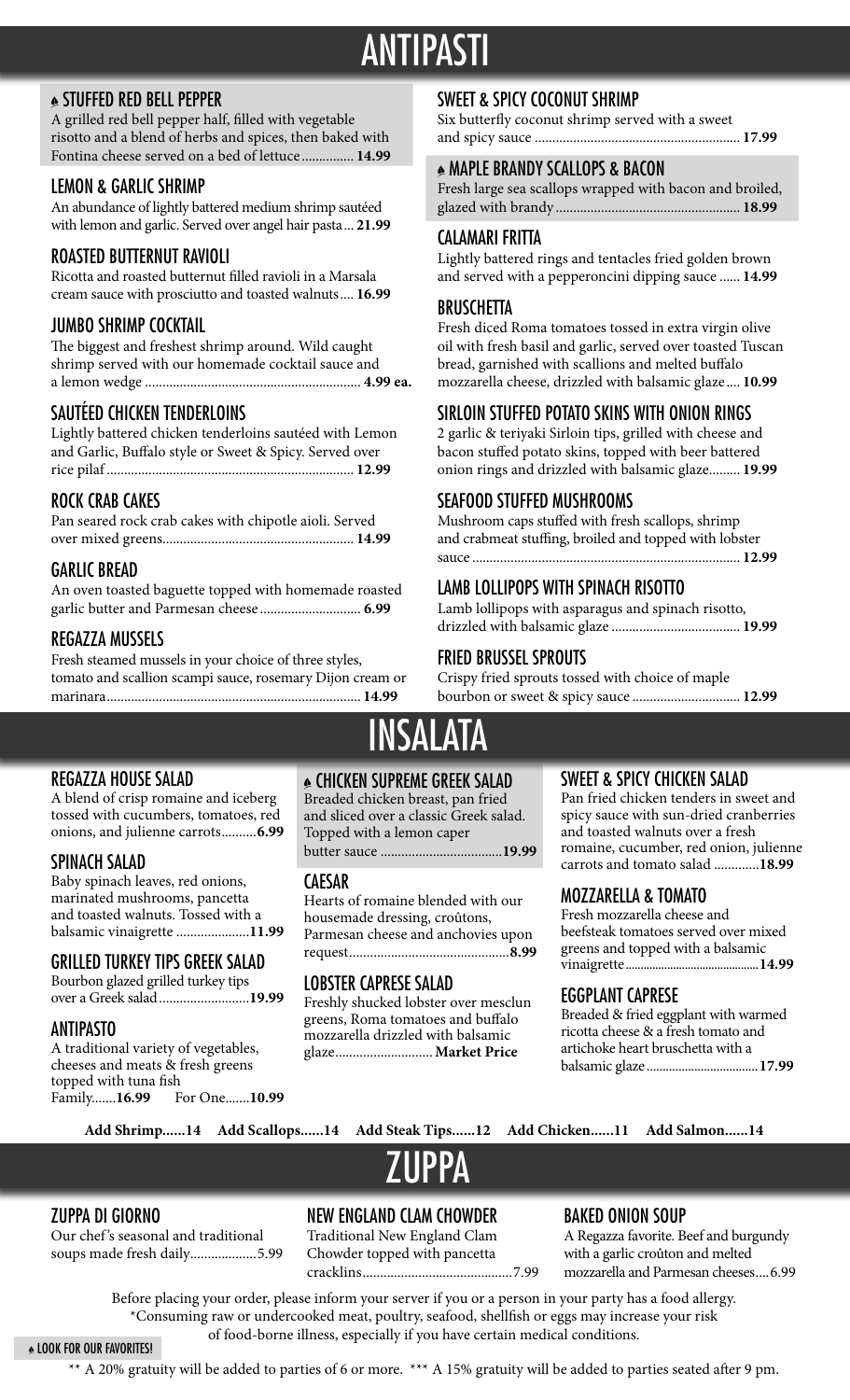# ENTRÉES

# GRILLED NY SIRLOIN

A USDA Choice center cut 14 oz. New York sirloin steak, grilled to your liking then topped with Gorgonzola butter and caramelized onions. Served with roasted potatoes and bacon wrapped asparagus..........**Market Price**

### DELTA DAWNS BBQ BABY BACK RIBS

Baby back pork ribs marinated in a homemade garlic and tomato barbecue sauce, slow roasted and served with rice pilaf and chef 's vegetable.

Full Rack..........**26.99** Half Rack..........**21.99**

### **SIRLOIN TIPS**

Roasted garlic and fresh herb teriyaki marinated beef tips, char-grilled and served with garlic mashed potatoes and chef 's vegetable..........**24.99**

### BONELESS BEEF SHORT RIB

12 oz. beef short rib, slow roasted and topped with a rich demi-glaze. Served with garlic mashed potatoes & bacon wrapped asparagus..........**26.99**

### MIA'S MEDLEY MIXED GRILL

Garlic & teriyaki marinated sirloin tips with caramelized onion & Gorgonzola butter, 2 jumbo bacon wrapped scallops with lemon butter sauce & a seafood stuffed broiled lobster tail with lobster sauce. Served with roasted potatoes & asparagus .........**29.99**

### RACK OF LAMB

New Zealand rack of lamb marinated with roasted garlic and rosemary then slow grilled. Served with pesto aioli, garlic mashed potatoes and chef 's vegetable..........**29.99**

### BROILED HADDOCK

A fresh haddock fillet dusted with cracker crumbs and broiled until golden brown. Served with roasted potatoes and chef 's vegetable..........**21.99**

### A HADDOCK REGAZZA

Fresh local haddock lightly breaded then broiled and topped with three medium shrimp and Newburg sauce. Served with roasted potatoes and chef 's vegetable..........**24.99**

### GRILLED SALMON

Grilled 14oz wild salmon, finished with a chipotle aioli. Served with roasted potatoes and chef 's vegetable..........**28.99**

### SURF & TURF

Marinated grilled sirloin tips and grilled shrimp topped with lemon butter. Served with roasted potatoes and chef 's vegetable..........**29.99**

### PAN SEARED SCALLOPS RISOTTO

Jumbo U-10 sea scallops pan seared in an extra virgin olive oil. Served over a vegetable risotto topped with a lemon butter sauce and garnished with asparagus..........**29.99**

### BROILED SEA SCALLOPS

Fresh tender sea scallops lightly breaded and broiled with seasoned butter. Served with roasted potatoes and chef 's vegetable..........**26.99**

### GRILLED JUMBO SHRIMP

Grilled, marinated and lightly breaded jumbo shrimp, topped with a lemon herb butter. Served with roasted potatoes and chef 's vegetable..........**26.99**

### GRILLED CHICKEN

A chargrilled 12 oz. chicken breast topped with a lemon butter sauce. Served with garlic mashed potatoes and chef 's vegetable..........**19.99**

### L CHICKEN SUPREME OR HADDOCK & SHRIMP SUPREME

Fried Panko crusted chicken breast **or** haddock fillet (with fried shrimp) in a lemon butter caper sauce, with garlic mashed potatoes and asparagus ..........**21.99 Chicken 26.99 Haddock & Shrimp**

### BOURBON MARINATED GRILLED TURKEY TIPS DINNER

Grilled bourbon marinated turkey tips with garlic mashed potatoes and vegetable..........**23.99**

Before placing your order, please inform your server if you or a person in your party has a food allergy. \*Consuming raw or undercooked meat, poultry, seafood, shellfish or eggs may increase your risk of food-borne illness, especially if you have certain medical conditions.

#### **LOOK FOR OUR FAVORITES!**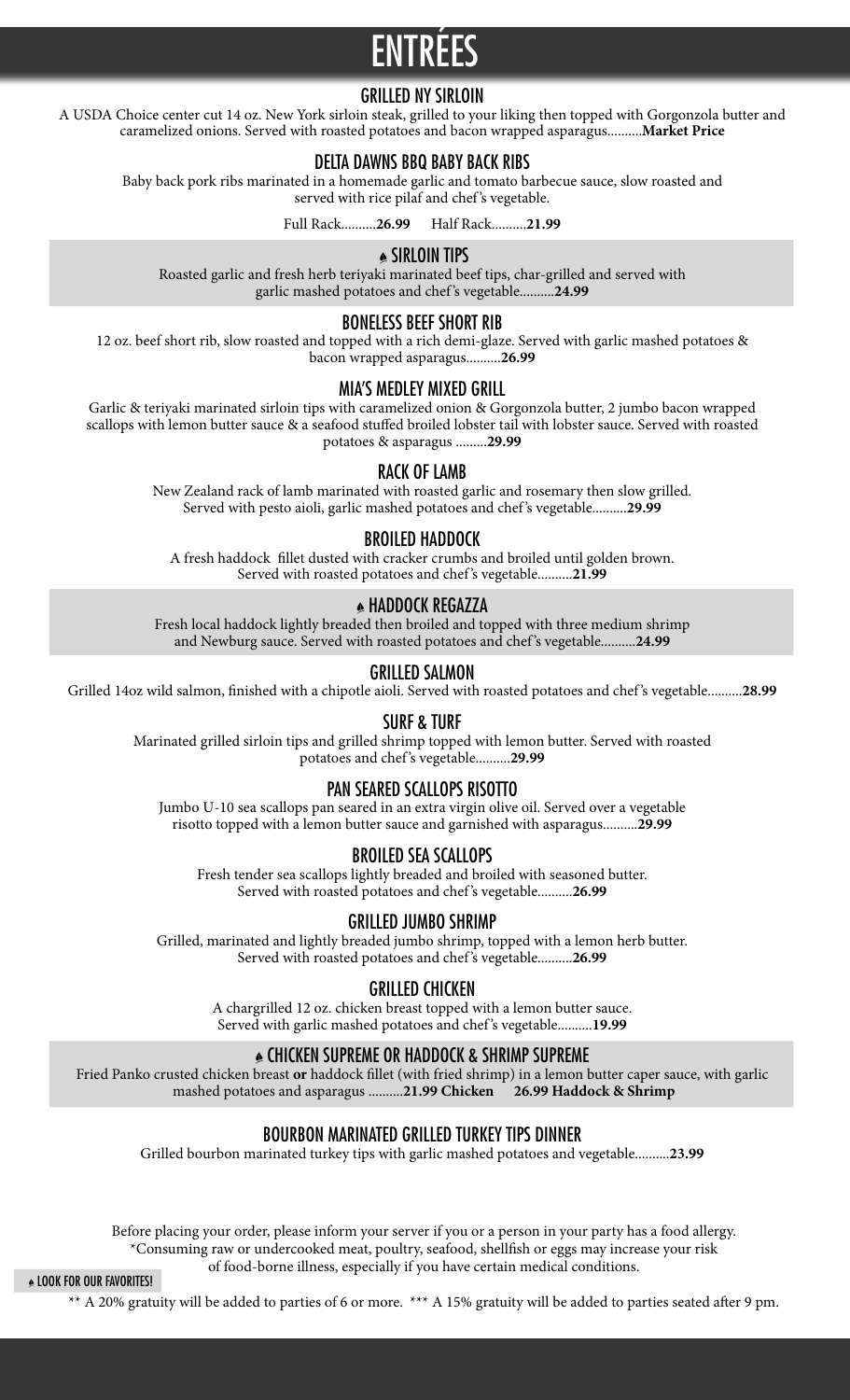**Served 4:00 pm - 10:00 pm excludes holidays, not available for take-out.**

No substitutions please.

### MONDAY / TUESDAY

All dinner entrées include a glass of house wine or non-alcoholic beverage of your choice. Also get 10% off your bill when you pay with cash!

#### WEDNESDAY / THURSDAY **Prime Rib Trilogy Nights**

20 oz. cut of slow roasted Certified Angus Rib. Your choice of 3 different ways Au jus Style (topped with Au jus) Gorgonzola Style (topped with a melted Gorgonzola cheese butter) Kansas Style (grilled and topped with BBQ sauce and caramelized onions) Served with choice of potato and vegetable..........**28.99**

# SUNDAY

**All Day and Night**

Fish-n-chips, Scallop Roll, Clam Roll, Lobster Roll all served with French Fries

Your choice .................. **Market Price**

# MIA REGAZZA TO GO

All of our dishes are available to go and we cater too!

Whether you are entertaining guests for the weekend or having a special occasion, please consult with our management team to help customize your specific catering needs. We can provide delivery and set up if required, or pick it up at our location and set it up yourself.

Customized catering for your special occasion:

Full and half pans available. Full pans serve 12 - 15 people Half pans serve 8 - 10 people

#### **A 5% PACKAGING FEE WILL BE ADDED TO ALL TAKE-OUT ORDERS**

# OUR FIREPLACE FUNCTION ROOM HOLDS UP TO 50 PEOPLE TRY OUR SEASONAL PATIO • GAZEBO BAR

# "MIA REGAZZA"

The loose translation in Italian is "My Girls", named for John and Kristin's three daughters, Valerie, Courtney and Allison and their 3 granddaughters Ella, Brooke and Hadley. Thank you for choosing Mia Regazza and welcome to our family.

> www.miaregazza.com 781.871.5800

*\*\* Mia Regazza proudly serves Pepsi Cola products!*



Before placing your order, please inform your server if you or a person in your party has a food allergy. \*Consuming raw or undercooked meat, poultry, seafood, shellfish or eggs may increase your risk of food-borne illness, especially if you have certain medical conditions.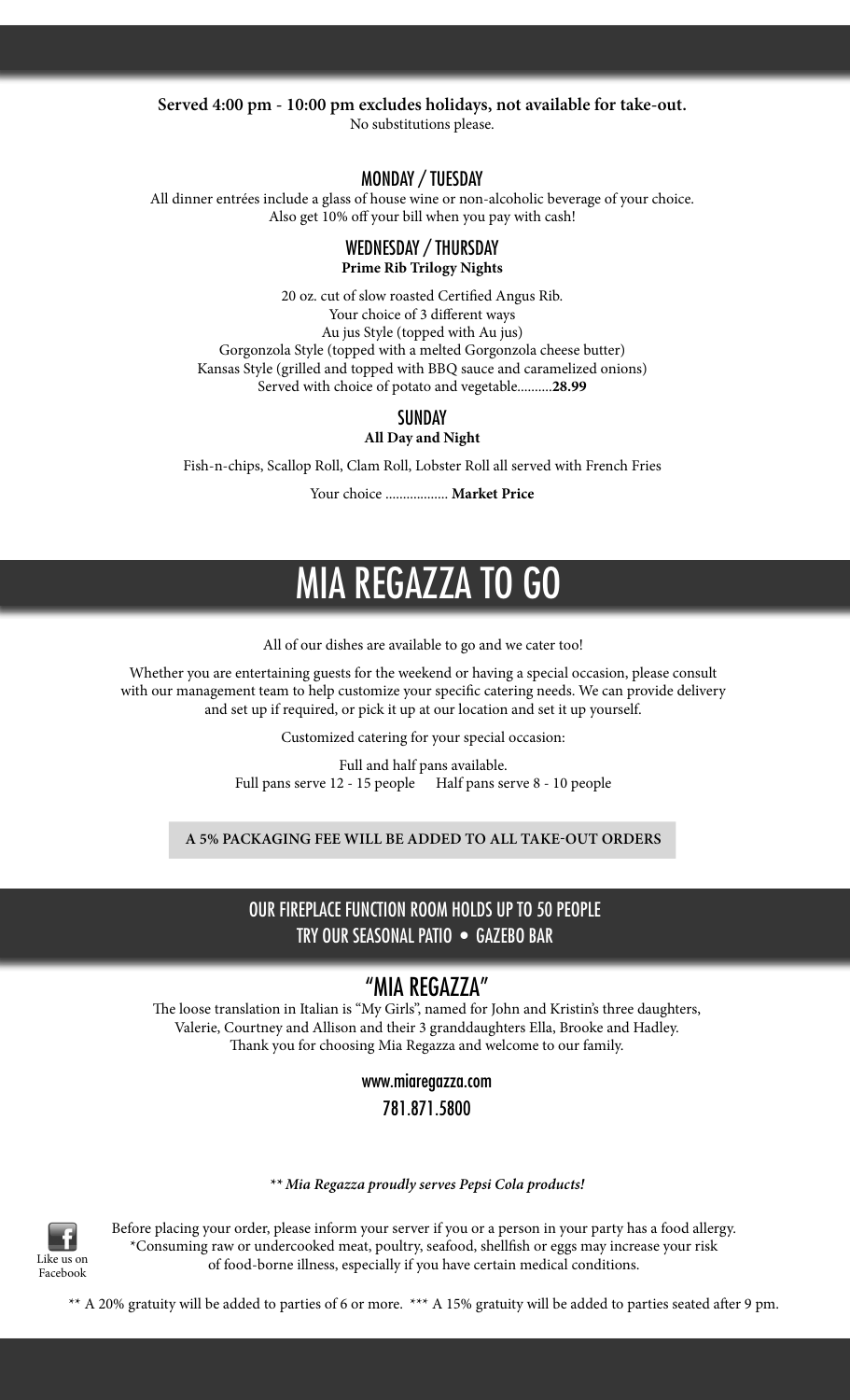# REGAZZA PASTAS

# MEAT LASAGNA

| Fresh ground beef, ricotta, Parmesan and mozzarella |  |
|-----------------------------------------------------|--|
| cheeses and our house marinara sauce layered        |  |
| with handmade lasagna noodles then baked to         |  |
|                                                     |  |

# TORTELLINI CARBONARA

| Cheese tortellini, crispy pancetta and scallions |  |
|--------------------------------------------------|--|
| tossed in a Parmesan cream sauce  24.99          |  |
|                                                  |  |

# MIA'S PASTAS

Choose from our pastas of the day and top them with your choice of

| Combo of Meatball and Sausage 19.99 |  |
|-------------------------------------|--|
|                                     |  |
|                                     |  |

# L CHICKEN ELLA DAWN

Chicken tenderloins sautéed with roasted red peppers, scallions, broccoli and artichoke hearts in a roasted garlic scampi sauce over penne pasta ...................... **21.99**

# CHICKEN PESTO

| Chicken tenderloins sautéed with sun-dried tomatoes,      |  |
|-----------------------------------------------------------|--|
| scallions and basil in a garlic and pine nut, basil pesto |  |
| cream sauce. Served over linguini 21.99                   |  |

# BROOKE'S CHIPOTLE CHICKEN ALFREDO

Chicken tenderloins sautéed with roasted red peppers & spinach in a chipotle Alfredo sauce, tossed with penne pasta & garnished with Parmesan cheese and garlic bread ................................................................. **21.99**

# **CACCIATORE**

| Sweet Italian sausage or sautéed chicken tenderloins |
|------------------------------------------------------|
| with roasted red peppers, onions and mushrooms       |
| in a garlic tomato sauce, tossed with penne 21.99    |
| Combo of chicken and sausage  23.99                  |

# CHICKEN & BROCCOLI PENNE

Chicken tenderloins and fresh broccoli florets sautéed in extra virgin olive oil with white wine and garlic. Tossed with Parmesan cheese and penne ................ **21.99**

# L CHICKEN & SAUSAGE MEDITERRANEAN

Sautéed chicken tenderloins and sweet Italian sausage with tomatoes, spinach and feta cheese in a roasted garlic wine sauce, tossed with penne ....................... **21.99**

# CHICKEN & SAUSAGE BOLOGNAISE

Chicken and sausage sautéed with pancetta in a bolognaise sauce with a touch of cream over pasta of the day and garnished with garlic bread............. **24.99**

# CAJUN BLACKENED CHICKEN PASTA

Cajun dredged, grilled chicken breast, tossed in a roasted red pepper and mixed greens with a warm Caesar dressing served over penne pasta and garnished with Parmesan cheese ........................................................ **23.99**

# MARSALA

Veal cutlet or chicken breast sautéed with wild mushrooms and prosciutto, finished with a Marsala wine reduction and served over linguini.

Veal..........**23.99** Chicken..........**21.99**

# CHICKEN & SAUSAGE ALFORNO

Chicken tenderloins and sweet Italian sausage sautéed with tomatoes and scallions in a roasted garlic sauce tossed with penne pasta, baked with fresh mozzarella cheese and garnished with garlic bread.................................................................. **24.99**

### MIA REGAZZA SHRIMP SCAMPI

Our house specialty. Jumbo wild shrimp lightly battered and sautéed in extra virgin olive oil with garlic, white wine and lemon. Served over linguini and garnished with shaved Parmesan cheese ................................... **28.99**

# BAKED PARMIGIANA

Veal cutlet, chicken breast or eggplant lightly breaded and pan fried in extra virgin olive oil then topped with our marinara sauce and mozzarella and Parmesan cheeses. Served over linguini.

Chicken..........**21.99** Veal..........**23.99** Eggplant..........**21.99** Two Way Combo..........**25.99** Three Way Combo..........**27.99**

# **A** PICCATA

Veal cutlet or chicken breast sautéed with wild mushrooms and capers in a lemon white wine sauce. Served over linguini.

Chicken..........**21.99** Veal..........**23.99**

# SHRIMP & SCALLOPS ORVIETO

Wild shrimp and sea scallops sautéed with fresh garlic and herbs in a roasted artichoke heart and red pepper Orvieto wine sauce. Tossed with penne and garnished with shaved Parmesan cheese................. **29.99**

# CHICKEN BRACCIOLITINI

Two boneless chicken breasts stuffed with provolone cheese & prosciutto sautéed with mushrooms in a Marsala wine sauce over angel hair pasta ................ **24.99**

# EGGPLANT ROLLATINI

Thinly sliced and breaded eggplant, pan fried and rolled with fresh ricotta and Parmesan cheese. Oven baked with marinara sauce and mozzarella cheese over angel hair pasta, garnished with garlic bread ........................... **24.99**

Before placing your order, please inform your server if you or a person in your party has a food allergy. \*Consuming raw or undercooked meat, poultry, seafood, shellfish or eggs may increase your risk of food-borne illness, especially if you have certain medical conditions.

### L LOOK FOR OUR FAVORITES!

\*\* A 20% gratuity will be added to parties of 6 or more. \*\*\* A 15% gratuity will be added to parties seated after 9 pm.

# GLUTEN FREE OR WHOLE WHEAT PASTA AVAILABLE \$2.00